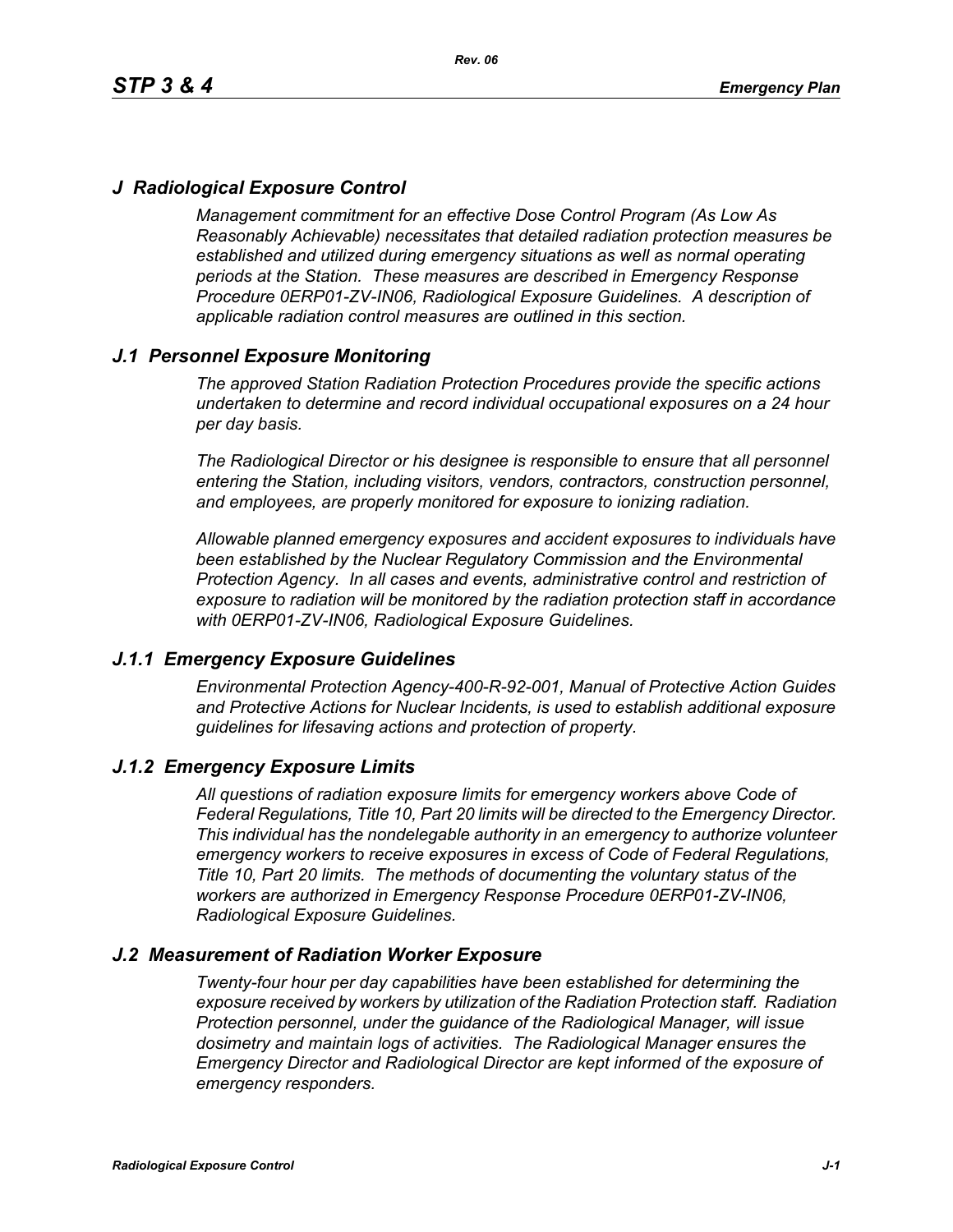# *J.3 Contamination Control and Preventive Measures*

*Preventive measures will be taken to minimize direct exposure to or ingestion of* radioactive materials. This will include timely processing of all solid, liquid, and *gaseous wastes using the Station radioactive waste processing systems in accordance with established plant procedures or other waste processing systems as necessary. Other contamination control measures are described in detail in the Station's Radiation Protection Program, the Emergency Response Procedures, and are summarized as follows:*

*In order to avoid personnel contamination or the spread of contamination in the Station areas, contaminated areas will be designated and clearly identified. Access to these areas will be controlled and appropriate protective clothing will be specified to minimize personnel contamination and the spread of contamination. Limits for the use of protective clothing are specified in the Station Radiation Protection Procedures. Personnel and equipment leaving the controlled area are monitored to assure that the limits for contamination control are met. If personnel become contaminated, Station Radiation Protection operating procedures will be implemented.* 

*In general, contaminated areas and materials are permitted to return to normal use when areas meet the Station Radiation Protection Program contamination limits. Some areas and equipment may be returned to service prior to achieving these limits. In such cases, special precautions and measures are taken to prevent personnel contamination and to limit the spread of contamination.*

### *J.4 Drinking Water and Food Contamination Control*

*Drinking water and food supplies are not allowed in contaminated or potentially contaminated areas. If the potential exists for food or water to become contaminated in normally clean areas, Radiation Protection personnel will perform appropriate surveys and sample analysis, respectively.*

*If contamination is found, appropriate actions will be taken based on the levels of contamination and its location.*

### *J.4.1 Surveys of Emergency Response Facilities*

*Radiological surveys of the emergency response facilities and the assembly area for habitability will be performed on a frequent basis. These surveys will include radiation levels and contamination and airborne radioactivity concentrations. Drinking, smoking, and eating are prohibited during a radiological incident in areas where the potential for contamination exists.*

#### *J.4.2 Airborne Releases*

*In the event of an airborne release of radioactive materials, samples will be collected by Station personnel, and State and other agencies. These samples are analyzed and the results recorded and reported to the Emergency Director and the Department of State Health Services for appropriate offsite protective action recommendation decisions.*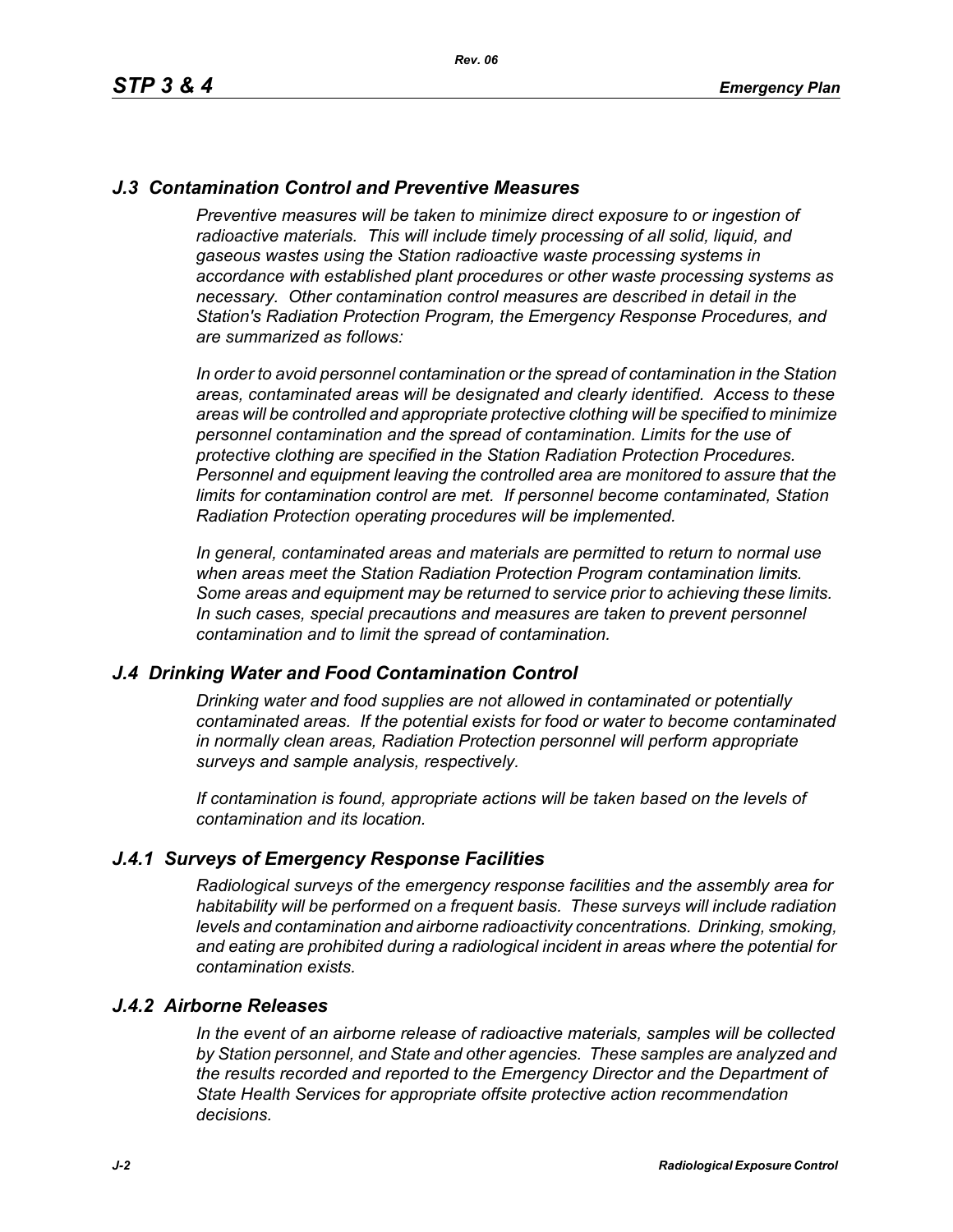# *J.4.3 Colorado River & Selected Wells*

*Selected wells are analyzed for radioactivity as part of the Radiological Environmental Monitoring Program at the Station. Surface water from the Colorado River is sampled at several locations upstream and downstream of the Station's river discharge. These samples are analyzed for gross activity as part of the Radiological Environmental Monitoring Program.*

### *J.5 Radiological Medical Considerations*

*Responses to personnel injuries are in accordance with guidelines set forth in 0POP04-ZO-0004, Personnel Emergencies and 0PGP03-ZA-0106, Emergency Medical Response Plan. Normally, in the event a personnel injury occurs in a Radiologically Controlled Area and the person requires offsite medical aid, the person will be taken to the Radiologically Controlled Area Access Control Point. The person is monitored for contamination and, if found to be below the levels for personnel contamination, the person is treated as a normal industrial accident and first aid will be supplied by Station medical assistance personnel. If additional treatment is required, the Station shall transport the person to the Matagorda General Hospital or Palacios Community Medical Center for treatment. Transportation will be provided by the site with Station medical staff in attendance or a contractor ambulance service.*

### *J.5.1 Personnel Contamination*

*In the event, the person is contaminated above the levels for personnel contamination, reasonable efforts will be made to decontaminate the person at the Radiologically Controlled Area Access Control Point. If this can not be done due to the nature of the injury and/or hospitalization is required immediately, medical treatment and transportation to the hospital will take priority. The person will be placed in clean protective clothing or wrapped in a clean blanket time permitting, to minimize the spread of contamination.*

### *J.5.2 Health Physics Supervision*

*A Radiation Protection Technician will accompany the individual to the hospital. Health Physics Supervision should meet the person at the hospital. The medical facility will be notified when a contaminated patient is being transported for treatment to allow for establishment of the radiological treatment area.*

### *J.5.3 Hospital Procedures*

*When the victim arrives at the medical facility, the staff of the hospital will follow their procedures to handle this type of injury. Radiation Protection personnel will conduct surveys to ensure that contamination levels are kept to a minimum and will monitor for contamination until cleanup has been satisfactorily completed.*

### *J.5.4 Contaminated Items*

*Contaminated items will be returned to the Station for decontamination or disposal.*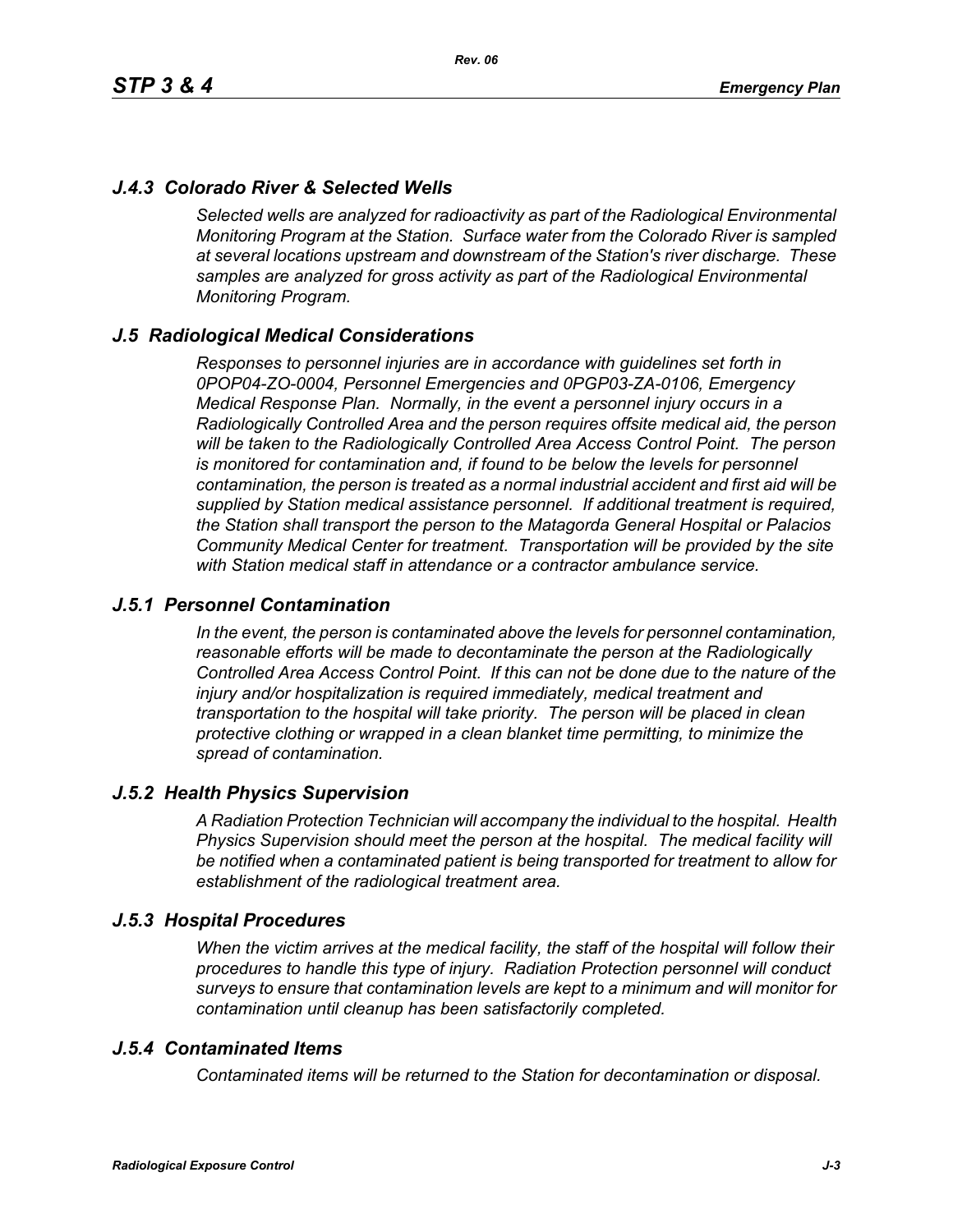# *J.5.5 Radiological Surveys*

*Radiation Protection personnel will perform radiological surveys and assist with establishing radiologically controlled area boundaries in the medical facilities.*

## *J.6 Personnel Evacuation from Station*

- **Personnel evacuated from the site due to a site evacuation shall go to an offsite** *Reception Center or home as determined by the Emergency Director.*
- *Reception centers are activated by the Matagorda County Emergency Management Director.*
- *The Bay City Reception Center is located at the McAllister Middle School.*
- *The Palacios Reception Center is located at the Palacios High School Field House.*
- *At the reception center, Station personnel are monitored for contamination and decontaminated, as necessary, and are registered and given emergency assistance by the reception center staff.*
- *Reception center operations are fully discussed in the Matagorda County Emergency Management Plan and Procedures.*

### *J.7 Offsite Assessment, Evaluation*

*For areas beyond the owner-controlled boundary of the Station, the Department of State Health Services, with assistance from the Governor's Division of Emergency Management, is responsible for the assessment and evaluation of protective action recommendations for the at-risk areas. The Matagorda County Emergency Management Director has the authority to accept, authorize, and implement protective actions.*

- *The State of Texas radiological monitoring teams will identify contamination and/or radiation levels and assist in controlling access within the affected area.*
- *Other state agencies will take action, as necessary, to assess and control land, water, and air within the affected area for public, commercial, and agricultural use.*

# *J.8 Tools and Equipment*

*All tools and items of equipment used in the Radiologically Controlled Areas must be checked for contamination before being taken from the Radiologically Controlled Area.*

- *Vehicles leaving the site will be monitored and decontaminated, as necessary.*
- **Emergency vehicles on life saving missions will not be delayed for radiological** *considerations.*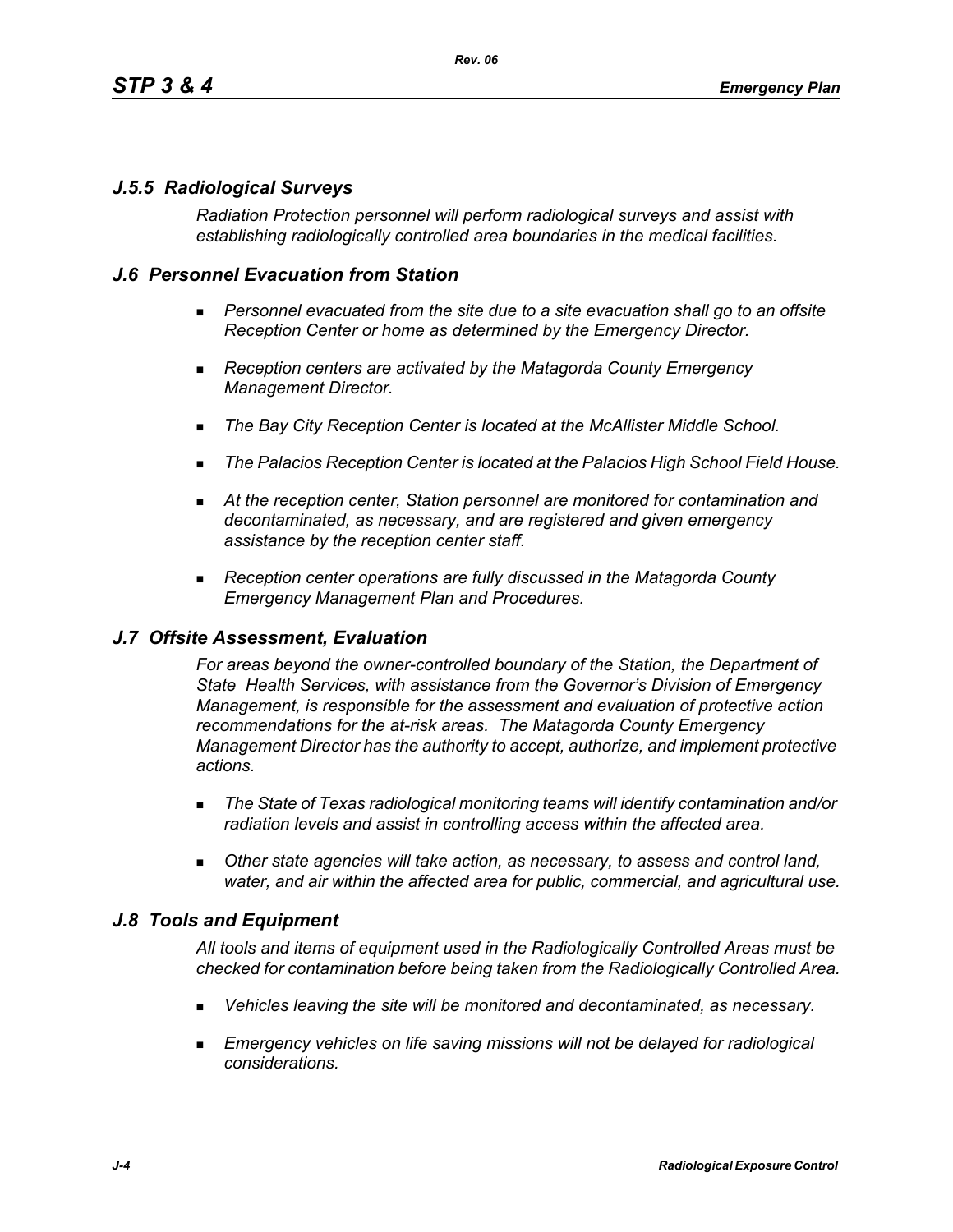# *J.9 Exposure to Airborne Contamination*

*In the event of a major radiation emergency, exposure to airborne concentration of radioactivity will be limited by the following policy:*

- *Whenever practicable, total internal exposure of any individual during an emergency should be maintained As Low As Reasonably Achievable.*
- *Respiratory protection will be used whenever appropriate.*
- *Exposure limits for noble gases are based on beta plus gamma radiation effects to the skin and lens of the eyes.*
- **Potassium Iodide should be issued to all onsite personnel on a voluntary basis at** *a General Emergency or when dose projections onsite or survey results projected exceed twenty-five (25) rem Committed Dose Equivalent to the thyroid. The issuance shall be determined by the Emergency Director and Radiological Director.*

# *J.10 Radiation Monitoring System*

*The Radiation Monitoring System monitors radioactivity in the station. This system, consisting of two subsystems, provides monitoring capability for area radiation and process/effluent stream radiation monitoring. The process/effluent Radiation Monitoring System is comprised of two smaller subsystems, the Liquid Monitoring System, and the Atmosphere Monitoring System. These Subsystems are described in Section H of this Plan and in the Station Final Safety Analysis Reports Section 9.0, 11.0, and 12.0. The Radiation Monitoring System is designed to provide output in normal and emergency operating ranges and is designed to operate in emergency radiation fields.*

### *J.10.1 Model Description*

*The dose assessment models described in procedure 0ERP01-ZV-TP01, Offsite Dose Calculations, provides site specific estimates and predictions of atmospheric effluent transport and diffusion during and immediately after an airborne release. The diffusion model used meets the criteria of a Class A model as defined in NUREG-0654/FEMA-REP-1, Rev. 1 and additionally can perform X/Q calculations, dose and dose rate projections, and deposition rates for the Plume Exposure Pathway Emergency Planning Zone.*

# *J.10.2 Area and Process/Effluent Systems*

*The Area and Process/Effluent Radiation Monitoring Systems are used to classify and assess radiological conditions in accordance with the Station Technical Specifications. These parameters have specific relationships to the Emergency Action Level scheme for classifications of an event by the Initiating Conditions scheme of Section D of this Plan.*